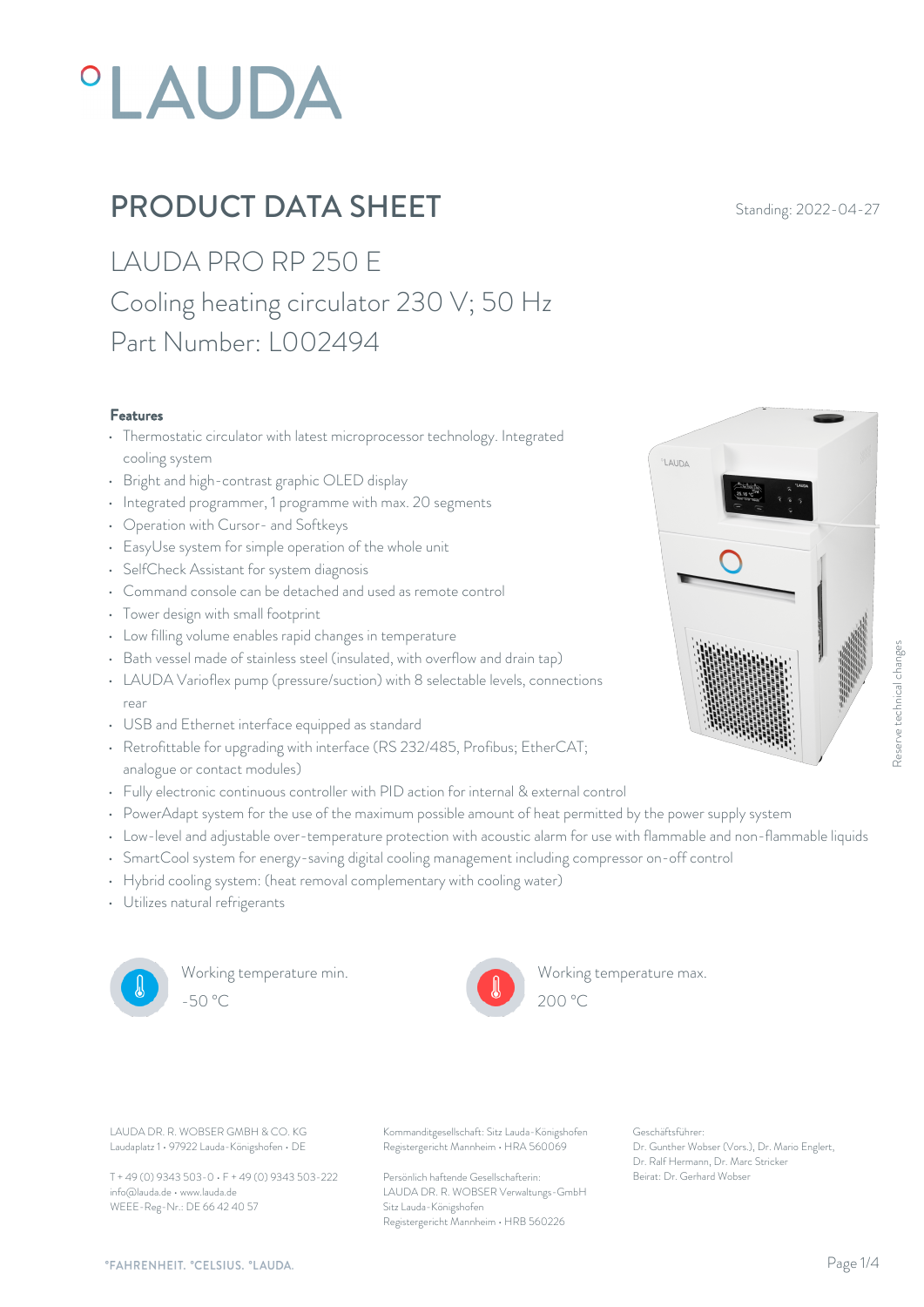## *°LAUDA*

## PRODUCT DATA SHEET Standing: 2022-04-27

### LAUDA PRO RP 250 E Cooling heating circulator 230 V; 50 Hz Part Number: L002494

#### Technical Features (according to DIN 12876)

| Working temperature range                                                        | $-50200 °C$                                                                            |                                                                                                           |                           |  |
|----------------------------------------------------------------------------------|----------------------------------------------------------------------------------------|-----------------------------------------------------------------------------------------------------------|---------------------------|--|
| Operating temperature range                                                      | $-50200 °C$                                                                            |                                                                                                           |                           |  |
| Ambient temperature range                                                        | 540 °C                                                                                 |                                                                                                           |                           |  |
| Temperature stability                                                            | $0.05 \pm K$                                                                           |                                                                                                           |                           |  |
| Heater power max.                                                                | $2.5$ kW                                                                               |                                                                                                           |                           |  |
| Power consumption max.                                                           | 3.7 kW                                                                                 |                                                                                                           |                           |  |
| Current max.                                                                     | 16 A                                                                                   |                                                                                                           |                           |  |
| Pump Pressure max.                                                               | 0.7 bar                                                                                |                                                                                                           |                           |  |
| Pump suction max.                                                                | 0.4 <sub>bar</sub>                                                                     |                                                                                                           |                           |  |
| Pump flow rate pressure max.                                                     | 22 L/min                                                                               |                                                                                                           |                           |  |
| Pump flow max. pressure                                                          | 20 L/min                                                                               |                                                                                                           | Reserve technical changes |  |
| In / Outlet connection thread (outside)                                          | $M16 \times 1$                                                                         |                                                                                                           |                           |  |
| In / Outlet Ø olives                                                             | <b>13 mm</b>                                                                           |                                                                                                           |                           |  |
| Filling volume min.                                                              | 2.4L                                                                                   |                                                                                                           |                           |  |
| Filling volume max.                                                              | 4.4L                                                                                   |                                                                                                           |                           |  |
| Overall dimensions (WxDxH)                                                       | $300 \times 430 \times 675$ mm                                                         |                                                                                                           |                           |  |
| Weight                                                                           | 47 kg                                                                                  |                                                                                                           |                           |  |
| Refrigerant stage 1                                                              |                                                                                        | R-290 (GWP 3); 0.140 kg; 0.0 t CO2-eq                                                                     |                           |  |
| Power supply                                                                     | 230 V; 50 Hz                                                                           |                                                                                                           |                           |  |
| Power plug                                                                       |                                                                                        | Power cord with angled plug (CEE7/7)                                                                      |                           |  |
|                                                                                  |                                                                                        |                                                                                                           |                           |  |
| LAUDA DR. R. WOBSER GMBH & CO. KG<br>Laudaplatz 1 · 97922 Lauda-Königshofen · DE | Kommanditgesellschaft: Sitz Lauda-Königshofen<br>Registergericht Mannheim · HRA 560069 | Geschäftsführer:<br>Dr. Gunther Wobser (Vors.), Dr. Mario Englert,<br>Dr. Ralf Hermann, Dr. Marc Stricker |                           |  |
| T + 49 (0) 9343 503-0 · F + 49 (0) 9343 503-222                                  | Persönlich haftende Gesellschafterin:                                                  | Beirat: Dr. Gerhard Wobser                                                                                |                           |  |

T + 49 (0) 9343 503-0 • F + 49 (0) 9343 503-222 info@lauda.de • www.lauda.de WEEE-Reg-Nr.: DE 66 42 40 57

> Persönlich haftende Gesellschafterin: Beirat: Dr. Gerhard Wobse LAUDA DR. R. WOBSER Verwaltungs-GmbH Sitz Lauda-Königshofen Registergericht Mannheim • HRB 560226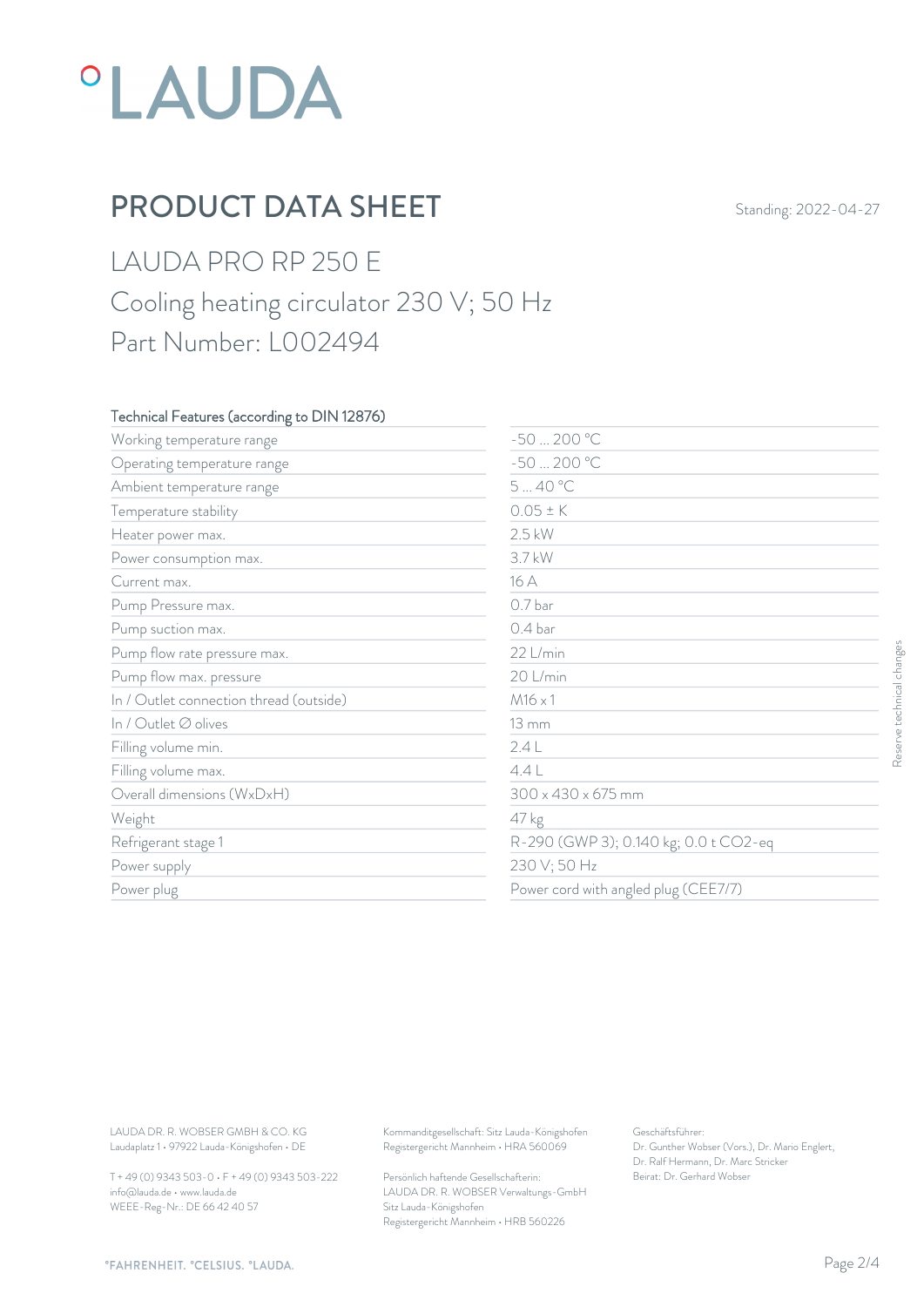

## PRODUCT DATA SHEET Standing: 2022-04-27

## LAUDA PRO RP 250 E Cooling heating circulator 230 V; 50 Hz Part Number: L002494

| Temperature     | Pump stage     | Heat transfer liquid | Cooling Capacity 50 Hz |                           |
|-----------------|----------------|----------------------|------------------------|---------------------------|
| 20 °C           | $\,8\,$        | Ethanol              | $1.5$ kW               |                           |
| $10^{\circ}$ C  | 8              | Ethanol              | 1.44 kW                |                           |
| $O^{\circ}C$    | 8              | Ethanol              | 1.2 kW                 |                           |
| $-10\text{ °C}$ | 8              | Ethanol              | 0.84 kW                |                           |
| $-20 °C$        | $\varDelta$    | Ethanol              | 0.54 kW                |                           |
| $-30 °C$        | $\varDelta$    | Ethanol              | 0.29 kW                |                           |
| $-40 °C$        | $\varDelta$    | Ethanol              | $0.11$ kW              |                           |
| $-45^{\circ}$ C | $\varDelta$    | Ethanol              | 0.04 kW                | Reserve technical changes |
| $-50 °C$        | $\overline{2}$ | Ethanol              | $0.02$ kW              |                           |
|                 |                |                      |                        |                           |
|                 |                |                      |                        |                           |

#### Standard accessories

- 2 screw caps, 2 closing plugs
- 2 nipples 13 mm for pump connectors
- 2 nipples 10 mm with screw cap G3/8 for cooling water

T + 49 (0) 9343 503-0 • F + 49 (0) 9343 503-222 info@lauda.de • www.lauda.de WEEE-Reg-Nr.: DE 66 42 40 57

> Persönlich haftende Gesellschafterin: Beirat: Dr. Gerhard Wobse LAUDA DR. R. WOBSER Verwaltungs-GmbH Sitz Lauda-Königshofen Registergericht Mannheim • HRB 560226